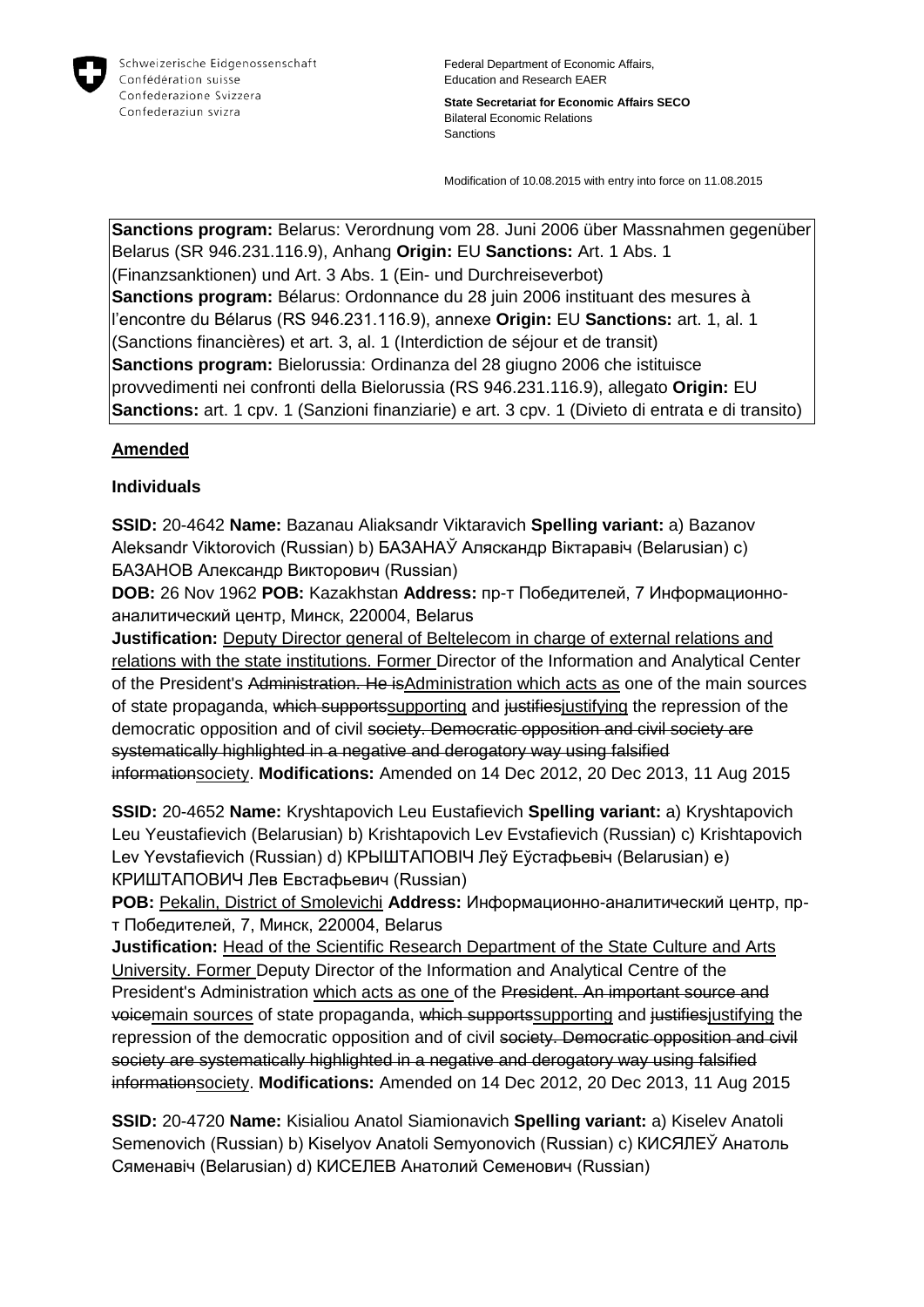**Justification:** Former Head of Regional Election Commission of the Brest region for the Presidential election of 2010,2010. Head of the Regional Election Commission of the Brest region for the local elections in March 2014. Head of the pro-regime regional trade union organisation. As Chairman of a Regional Electoral Commission, he was responsible for the violations of international electoral standards in the Presidential elections on 19 December 2010 and for falsifications in the local elections of March 2014 in the Brest region. **Modifications:** Amended on 14 Dec 2012, 20 Dec 2013, 11 Aug 2015

**SSID:** 20-4946 **Name:** Zhadobin Iury Viktaravich **Spelling variant:** a) Zhadobin Yury Viktaravich (Belarusian) b) Zhadobin Iuri Viktorovich (Russian) c) Zhadobin Yuri Viktorovich (Russian) d) ЖАДОБIН Юрый Віктаравіч (Belarusian) e) ЖАДОБИН Юрий Викторович (Russian)

**DOB:** 14 Nov 1954 **POB:** Dnipropetrovsk **Identification document:** ID card No. 3141154A021PB0, Belarus

**Justification:** Former Minister of <del>Defence since December 2009</del>Defence. He was actively involved in undermining democracy in Belarus. As a member of the Security Council, he approvesapproved the repressive decisions agreed at ministerial level, including the decision to repress the peaceful demonstrations on 19 December 2010. After December 2010, he praised the "total defeat of destructive forces", when referring to the democratic opposition. **Modifications:** Amended on 14 Dec 2012, 20 Dec 2013, 28 Nov 2014, 11 Aug 2015

**SSID:** 20-28110 **Name:** Volkov Vitaliy Nikolayevich **Spelling variant:** a) Volkau Vital Mikalayevich (Belarusian) b) Волкаў Віталь Мiкалаевiч (Belarusian) bc) Волков Виталий Николаевич (Russian)

**Justification:** Judge at the regional court in Shklov. In January 2012 he decided to transfer former Presidential candidate and opposition activist N. Statkevich to a closed- type prison in Mogilov on the mere basis of alleged violations of the rules of imprisonment in Shklov penal colony IK-17. This decision has thus led to breaches of N. Statkevich's human rights including sleep deprivation and threatening his health. **Modifications:** Listed on 5 Aug 2014, amended on 28 Nov 2014, 11 Aug 2015

## **Entities**

**SSID:** 20-5840 **Name:** Spetspriborservice **Spelling variant:** Спецприборсервис (Belarusian)

**Justification:** Entity formerly controlled by Vladimir Peftivey. This company is part of the BelTech Holding whose majority shareholder is Dmitry Gurinovich, Mr Peftiyev's former advisor in VelcomBeltech Holding. **Modifications:** Amended on 14 Dec 2012, 20 Dec 2013, 11 Aug 2015

**SSID:** 20-5890 **Name:** JCJSC ProstoremarketCJSC Prostor-Trade **Spelling variant:** СЗАО Простомаркет (BelarusianСовместное закрытое акционерное общество "Простор-Трейд" (Russian)

**Address:** пр. Дзержинского 126, комн. 33, Минск, 220025 **Justification:** Subsidiary of LLC Triple. **Modifications:** Amended on 11 Aug 2015

**SSID:** 20-5910 **Name:** CJCSCJSC Dinamo-Minsk **Spelling variant:** ЗАО ФК Динамо-Минск (Belarusian)

**Justification:** SubsidiaryDesignated companies LLC Triple and LLC Rakowski browar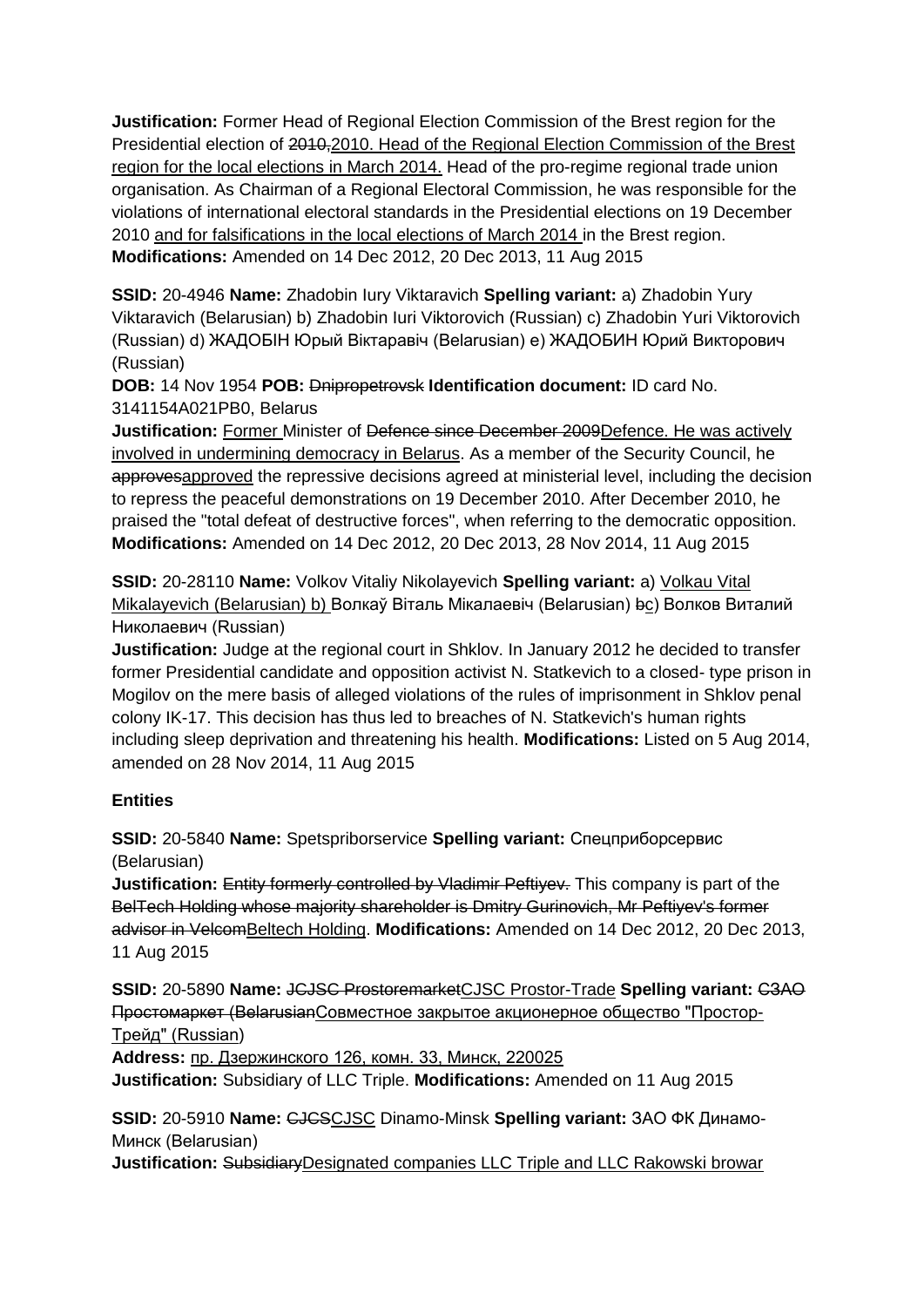together hold majority shares and control of CJSC Dinamo-Minsk. Both LLC TripleTriple and LLC Rakowski browar are controlled by lury Chyzh who holds majority shares in both entities and therefore ultimately controls CJSC Dinamo Minsk. **Modifications:** Amended on 11 Aug 2015

# **De-listed**

## **Individuals**

**SSID:** 20-4395 **Name:** Niavyhlas Henadz Mikalaevich **Spelling variant:** a) Nevyglas Gennadi Nikolaevich (Russian) b) НЯВЫГЛАС Генадзь Мiкалаевіч (Belarusian) c) НЕВЫГЛАС Геннадий Николаевич (Russian)

**DOB:** 11 Feb 1954 **POB:** Parahonsk, Pinsk district **Identification document:** ID card No. 3110254A014PB5, Belarus

**Justification:** Deputy Secretary General of the Collective Security Treaty Organisation and former Head of President's Security Service, former Head of the National Security Council, former Head of the President's Administration. As Head of the President's Administration, he was directly responsible for organising fraudulent elections in 2006 and in the subsequent repression of peaceful demonstrators. **Modifications:** Amended on 14 Dec 2012, 20 Dec 2013, de-listed on 11 Aug 2015

**SSID:** 20-4402 **Name:** Piatkevich Natallia Uladzimirauna **Spelling variant:** a) Petkevich Natalia Vladimirovna (Russian) b) Petkevich Natalya Vladimirovna (Russian) c) ПЯТКЕВIЧ Наталля Уладзіміраўна (Belarusian) d) ПЕТКЕВИЧ Наталья Владимировна (Russian) **DOB:** 24 Oct 1972 **POB:** Minsk **Identification document:** ID card No. 4241072A012PB1, Belarus

**Justification:** Assistant to the President and former Deputy Head of the President's Administration. In her previous capacity, she was in charge of legal and justice issues in the President's Administration and was directly responsible for organising the fraudulent elections in 2006 and 2010. **Modifications:** Amended on 14 Dec 2012, 20 Dec 2013, delisted on 11 Aug 2015

**SSID:** 20-4409 **Name:** Rubinau Anatol Mikalaevich **Spelling variant:** a) Rubinov Anatoli Nikolaevich (Russian) b) PYБIНAЎ Анатоль Мікалаевіч (Belarusian) c) РУБИНОВ Анатолий Николаевич (Russian)

**DOB:** 15 Apr 1939 **POB:** Mohilev

**Justification:** Chairman of the Upper House of Parliament, former Deputy Head in charge of Media and Ideology of the President's Administration (2006–2008). In that position, he was one of the main sources and voices of state propaganda and ideological support for the regime. Member of the Security Council since March 2014. **Modifications:** Amended on 14 Dec 2012, 20 Dec 2013, 28 Nov 2014, de-listed on 11 Aug 2015

**SSID:** 20-4527 **Name:** Kozik Leanid Piatrovich **Spelling variant:** a) Kozik Leonid Petrovich (Russian) b) КОЗIК Леанід Пятровіч (Belarusian) c) КОЗИК Леонид Петрович (Russian) **DOB:** 13 Jul 1948 **POB:** Borisov **Identification document:** ID card No. 3130748A017PB8, **Belarus** 

**Justification:** Head of the Federation of Trade Unions. Former deputy Prime Minister and deputy Head of the President's Administration. Key figure and supporter of the regime. Responsible for the violations in the fraudulent creation of electoral committees, where the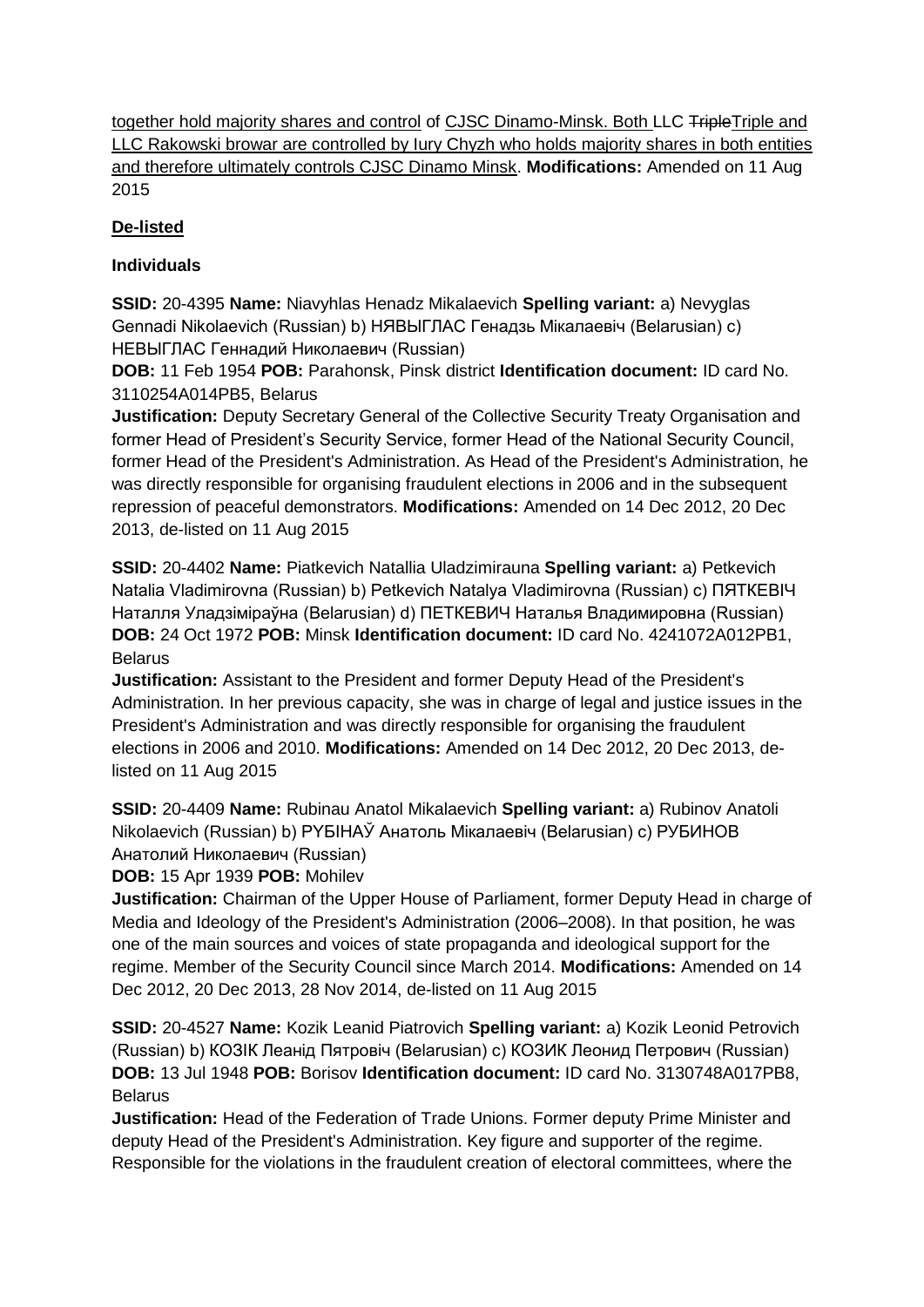members of the pro-regime trade unions represent a major part, and the fraudulent designation of candidates, and for exerting pressure on workers to vote for the regime. **Modifications:** Amended on 14 Dec 2012, 20 Dec 2013, de-listed on 11 Aug 2015

**SSID:** 20-4672 **Name:** Maltsau Leanid Siamionavich **Spelling variant:** a) Maltsev Leonid Semenovich (Russian) b) МАЛЬЦАЎ Леанід Сяменавiч (Belarusian) c) МАЛЬЦЕВ Леонид Семенович (Russian)

**DOB:** 29 Aug 1949 **POB:** Vetenevka (Ветеньевка), Slonim rayon, Grodno Region ((д. Ветеньевка, Слонимского района, Гродненской области)) **Identification document:** ID card No. 3290849A002PB5, Belarus

**Justification:** Head of the State Border Committee, former Secretary of the Security Council. **Modifications:** Amended on 14 Dec 2012, 20 Dec 2013, 28 Nov 2014, de-listed on 11 Aug 2015

**SSID:** 20-4736 **Name:** Vasilieu Aliaksei Aliaksandravich **Spelling variant:** a) Vasilyeu Aliaksey Aliaksandravich (Belarusian) b) Vasiliev Aleksei Aleksandrovich (Russian) c) Vasilyev Alexey Alexandrovich (Russian) d) ВАСIЛЬЕЎ Аляксей Аляксандравіч (Belarusian) e) ВАСИЛЬЕВ Алексей Александрович (Russian)

**Justification:** Director of the Regional Property Fund. Former Head of Regional Election Commission in the Minsk region for the Presidential election of 2010. As Chairman of a Regional Electoral Commission, he was responsible for the violations of international electoral standards in the Presidential elections on 19 December 2010 in the Minsk region. **Modifications:** Amended on 14 Dec 2012, 20 Dec 2013, de-listed on 11 Aug 2015

**SSID:** 20-4828 **Name:** Poludzen Iauhen Iauhenavich **Spelling variant:** a) Paludzen Yauhen Yauhenavich (Belarusian) b) Poluden Evgeni Evgenievich (Russian) c) Poluden Yevgeni Yevgenyevich (Russian) d) ПОЛУДЗЕНЬ Яўген Яўгенавіч (Belarusian) e) ПОЛУДЕНЬ Евгений Евгеньевич (Russian) f) ПАЛУДЗЕНЬ Яўген Яўгенавiч (Belarusian) **DOB:** 30 Jan 1962 **Identification document:** ID card No. 3300162A006PB3, Belarus **Justification:** Former Deputy Minister of Interior and Head of the militia. Under his command, militia forces brutally repressed the peaceful demonstrations on 19 December 2010. **Modifications:** Amended on 14 Dec 2012, 20 Dec 2013, de-listed on 11 Aug 2015

**SSID:** 20-4983 **Name:** Prakopau Yury Viktaravich **Spelling variant:** a) Prakopau Iury Viktaravich (Belarusian) b) Prokopov Iuri Viktorovich (Russian) c) Prokopov Yuri Viktorovich (Russian) d) ПРАКОПАЎ Юрый Вiктаравiч (Belarusian) e) ПРОКОПОВ Юрий Викторович (Russian)

**DOB:** 7 Oct 1978 **Identification document:** ID card No. 3071078A031PB4, Belarus **Justification:** Journalist of the state TV channel «Pervi» (№ 1) with a senior and influential position. He is the anchorman of the TV programme «In the centre of attention». This programme is an instrument of state propaganda on TV, which supports and justifies the repression of the democratic opposition and of civil society. The opposition and civil society are systematically highlighted in a negative and derogatory way using extensive falsified information. He was particularly active in this regard after the crackdown on peaceful demonstrations on 19 December 2010 and on subsequent protests. **Modifications:** Amended on 14 Dec 2012, 20 Dec 2013, de-listed on 11 Aug 2015

**SSID:** 20-5015 **Name:** Ablameika Siarhei Uladzimiravich **Spelling variant:** a) Ablameiko Sergei Vladimirovich (Russian) b) Ablameyko Sergey Vladimirovich (Russian) c)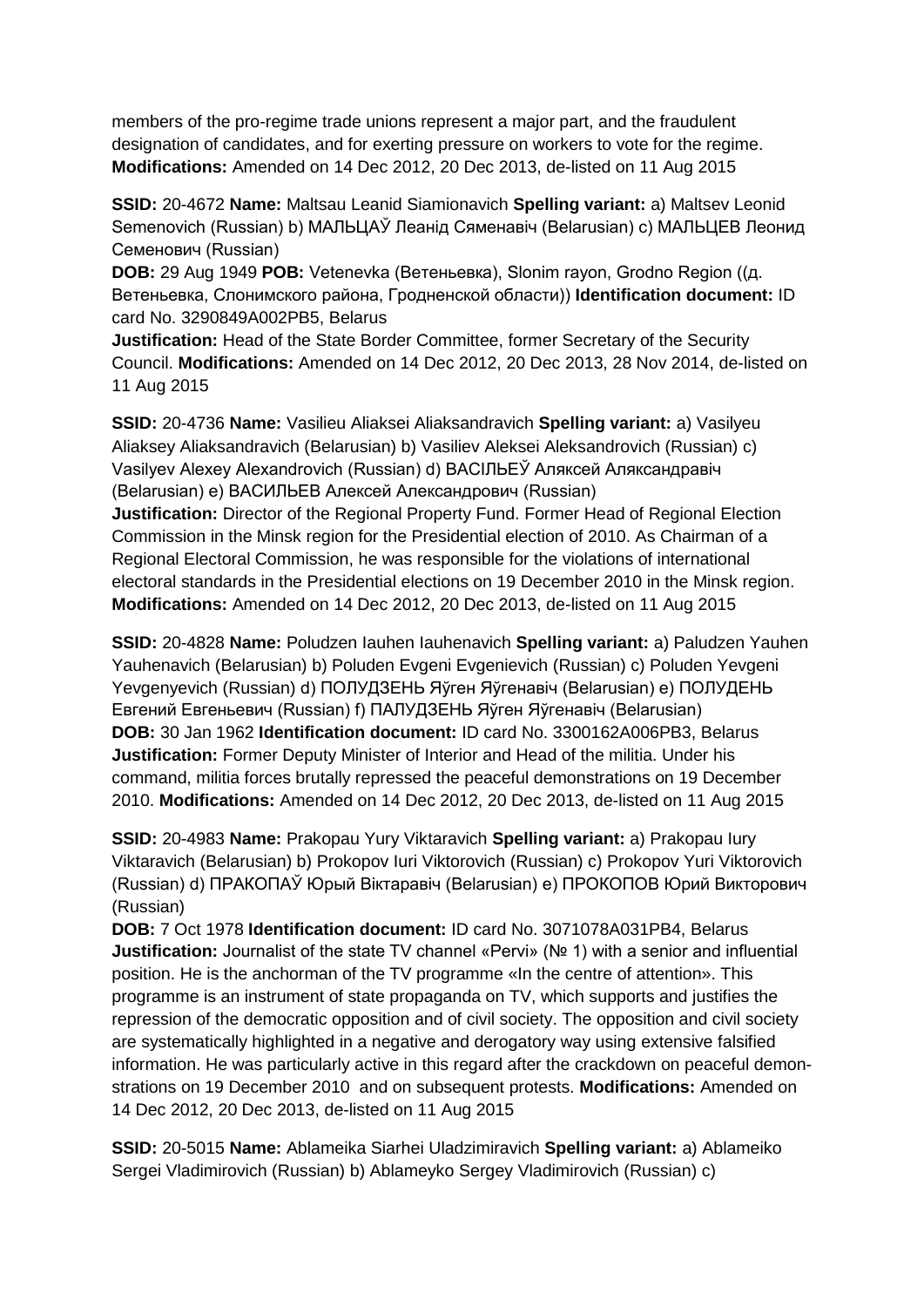АБЛАМЕЙКА Сяргей Уладзіміравіч (Belarusian) d) АБЛАМЕЙКО Сергей Владимирович (Russian)

**DOB:** 24 Sep 1956 **POB:** Voronovo, Grodno region **Address:** ул. Бобруйская, 5a, Minsk, **Belarus** 

**Justification:** Rector of Belorusian State University. He was responsible for the expulsion of several students from the University because they participated in the demonstrations on 19 December 2010 and in other peaceful demonstrations in 2011. **Modifications:** Amended on 14 Dec 2012, 20 Dec 2013, de-listed on 11 Aug 2015

**SSID:** 20-5023 **Name:** Ananich Alena Mikalaeuna **Spelling variant:** a) Ananich Elena Nikolaevna (Russian) b) Ananich Yelena Nikolaevna (Russian) c) АНАНIЧ Алена Мікалаеўна (Belarusian) d) АНАНИЧ Елена Николаевна (Russian) **Address:** Суд Первомайского района г. Минска, ул. Толбухина, 9, Минск, 220012 **Justification:** Deputy President of the Pervomayski District Court of the city of Minsk. Former judge at the Pervomayski Rayon Court of the city of Minsk. She was directly involved in the judicial repression of the peaceful demonstrators on 19 December 2010. On 20 December 2010 she sentenced civil society activists Paval Shalamitski, Mikhail Piatrenka, Yauhen Batura and Tatsiana Grybouskaya to 10 days in jail, as well as Tornike Berydze to 11 days in jail. Her way of conducting the trial was a clear violation of the Code of Criminal Procedure. She sustained the use of evidence and testimonies irrelevant to the accused. **Modifications:** Amended on 14 Dec 2012, 20 Dec 2013, de-listed on 11 Aug 2015

**SSID:** 20-5044 **Name:** Baranouski Andrei Fiodaravich **Spelling variant:** a) Baranovski Andrei Fedorovich (Russian) b) Baranovski Andrey Fedorovich (Russian) c) БАРАНОЎСКI Андрэй Федаравіч (Belarusian) d) БАРАНОВСКИЙ Андрей Федорович (Russian) **Address:** Суд Партизанского района г. Минска, ул. Семашко, 33, Минск, 220027 **Justification:** Judge at the Partizanski Rayon Court of the city of Minsk. He was directly involved in the judicial repression of the peaceful demonstrators on 19 December 2010. On 20 December 2010, he sentenced civil society activists Siarhei Piakarchyk and Siarhei Navitski to 13 days in jail, as well as Yauhen Kandrautsu to 11 days in jail. The way he conducted the trials was a clear violation of the Code of Criminal Procedure. He sustained the use of evidence and testimonies irrelevant to the accused. **Modifications:** Amended on 14 Dec 2012, 20 Dec 2013, de-listed on 11 Aug 2015

**SSID:** 20-5064 **Name:** Laptseva Alena Viacheslavauna **Spelling variant:** a) Lapteva Elena Viacheslavovna (Russian) b) Lapteva Yelena Vyacheslavovna (Russian) c) ЛАПЦЕВА Алена Вячаславаўна (Belarusian) d) ЛАПТЕВА Елена Вячеславовна (Russian) **Address:** Суд Заводского района г. Минска, пр. Партизанский, 75 А, Минск, 220107 **Justification:** Judge at the Zavodskoi District Court of Minsk. She was directly involved in the judicial repression of the peaceful demonstrators on 19 December 2010. On 20 December 2010, she sentenced civil society activists Raman Maksimenka, Yuras Shpak-Ryzhkou, Hanna Belskaya, Paval Sakolchik, Sviatlana Rubashkina, Uladzimir Parkalau and Tatsyana Vaikovih to 10 days in jail. The way she conducted the trials was a clear violation of the Code of Criminal Procedure. She sustained the use of evidence and testimonies irrelevant to the accused. **Modifications:** Amended on 14 Dec 2012, 20 Dec 2013, de-listed on 11 Aug 2015

**SSID:** 20-5068 **Name:** Balauniou Mikalai Vasilievich **Spelling variant:** a) Bolovnev Nikolai Vasilievich (Russian) b) БАЛАЎНЕЎ Мікалай Васільевіч (Belarusian) c) БОЛОВНЕВ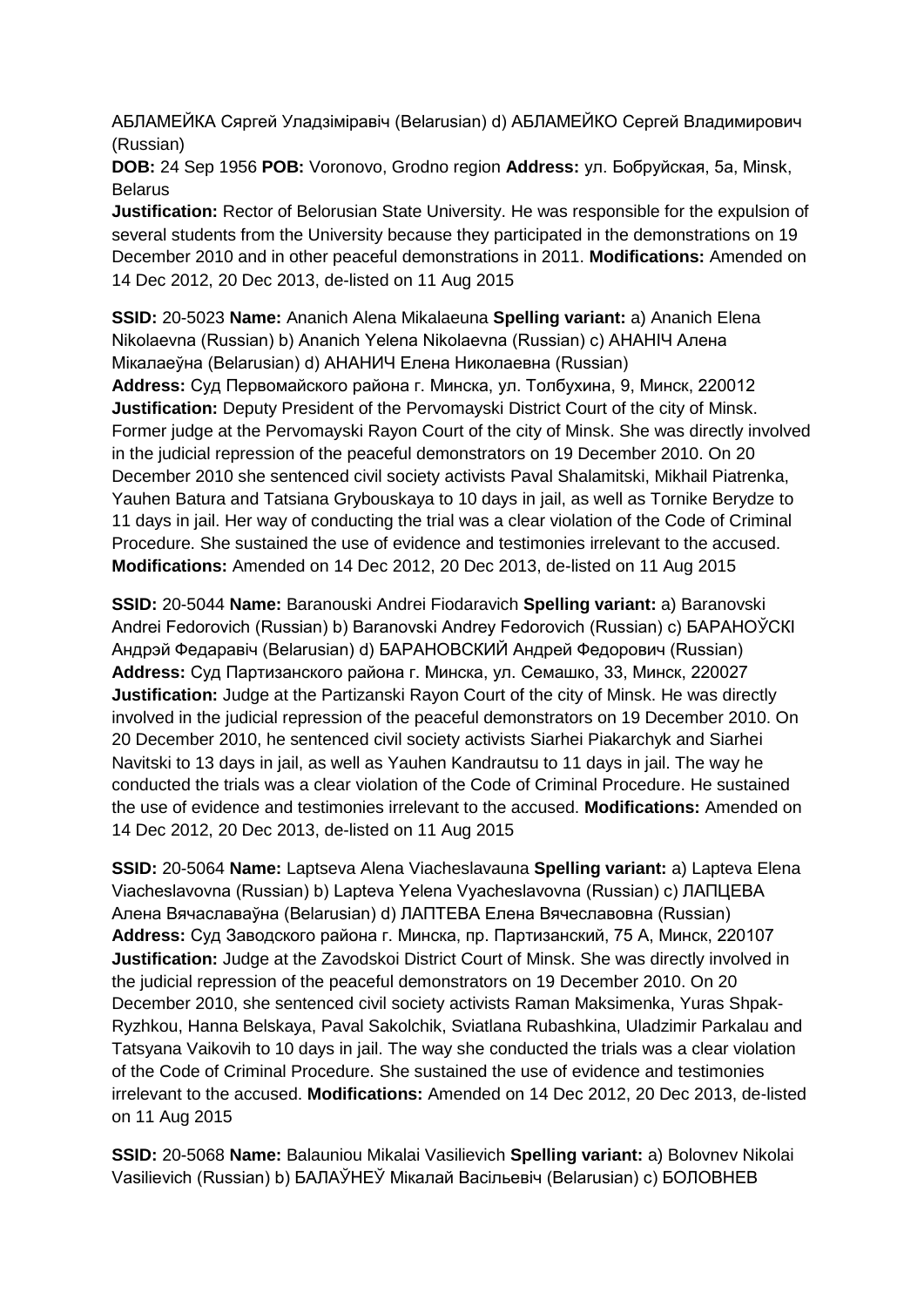Николай Васильевич (Russian)

**Address:** Суд Заводского района г. Минска, пр. Партизанский, 75 А, Минск, 220107 **Justification:** Judge at the Zavodskoi District Court of the city of Minsk. He was directly involved in the judicial repression of the peaceful demonstrators on 19 December 2010. On 20 December 2010, he sentenced civil society activists Ihar Pashkovich, Dzimtry Pashyk, Anton Davydzenka, Artsem Liaudanski and Artsem Kuzmin to 10 days in jail. The way he conducted the trials was a clear violation of the Code of Criminal Procedure. He sustained the use of evidence and testimonies irrelevant to the accused. **Modifications:** Amended on 14 Dec 2012, 20 Dec 2013, de-listed on 11 Aug 2015

**SSID:** 20-5084 **Name:** Kuzniatsova Natallia Anatolieuna **Spelling variant:** a) Kuznetsova Natalia Anatolievna (Russian) b) Kuznetsova Natalya Anatolyevna (Russian) c) КУЗНЯЦОВА Наталля Анатольеўна (Belarusian) d) КУЗНЕЦОВА Наталья Анатольевна (Russian)

**DOB:** 1973 **POB:** Minsk **Address:** Суд Московского района г. Минска, Проспект газеты Правда, 27, Минск, 220042

**Justification:** Judge at the Moskovski Rayon Court of the city of Minsk. She was directly involved in the judicial repression of the peaceful demonstrators on 19 December 2010. On 20 December 2010, she sentenced civil society activist, Anastasia Lazareva, to 10 days in jail. Her way of conducting the trial was a clear violation of the Code of Criminal Procedure. She sustained the use of evidence and testimonies irrelevant to the accused. **Modifications:** Amended on 14 Dec 2012, 20 Dec 2013, de-listed on 11 Aug 2015

**SSID:** 20-5090 **Name:** Tselitsa Lidziia Fiodarauna **Spelling variant:** a) Tselitsa Lidzia Fiodarauna (Belarusian) b) Tselitsa Lidziya Fiodarauna (Belarusian) c) Telitsa Lidiia Fedorovna (Russian) d) Telitsa Lidia Fedorovna (Russian) e) Telitsa Lidiya Fedorovna (Russian) f) ЦЕЛIЦА Лідзія Федараўна (Belarusian) g) ТЕЛИЦА Лидия Федоровна (Russian)

**Address:** Суд Московского района г. Минска, Проспект газеты Правда, 27, Минск, 220042

**Justification:** Judge at the Moskovski Rayon Court of the city of Minsk. She was directly involved in the judicial repression of the peaceful demonstrators on 19 December 2010. On 20 December 2010, she sentenced civil society activist Mikhail Barsukou to 10 days in jail Her way of conducting the trial was a clear violation of the Code of Criminal Procedure. She sustained the use of evidence and testimonies irrelevant to the accused. **Modifications:**  Amended on 14 Dec 2012, 20 Dec 2013, de-listed on 11 Aug 2015

**SSID:** 20-5094 **Name:** Charniak Alena Leanidauna **Spelling variant:** a) Cherniak Elena Leonidovna (Russian) b) Cherniak Yelena Leonidovna (Russian) c) Chernyak Yelena Leonidovna (Russian) d) ЧАРНЯК Алена Леанідаўна (Belarusian) e) ЧЕРНЯК Елена Леонидовна (Russian)

**Address:** Суд Московского района г. Минска, Проспект газеты Правда, 27, Минск, 220042

**Justification:** Judge at the Moskovski Rayon Court of the city of Minsk. She was directly involved in the judicial repression of the peaceful demonstrators on 19 December 2010. On 20 December 2010, she sentenced civil society activists Andrei Eliseeu, Hanna Yakavenka, Henadz Chebatarovich respectively to 10, 11 and 12 days in jail. Her way of conducting the trial was a clear violation of the Code of Criminal Procedure. She sustained the use of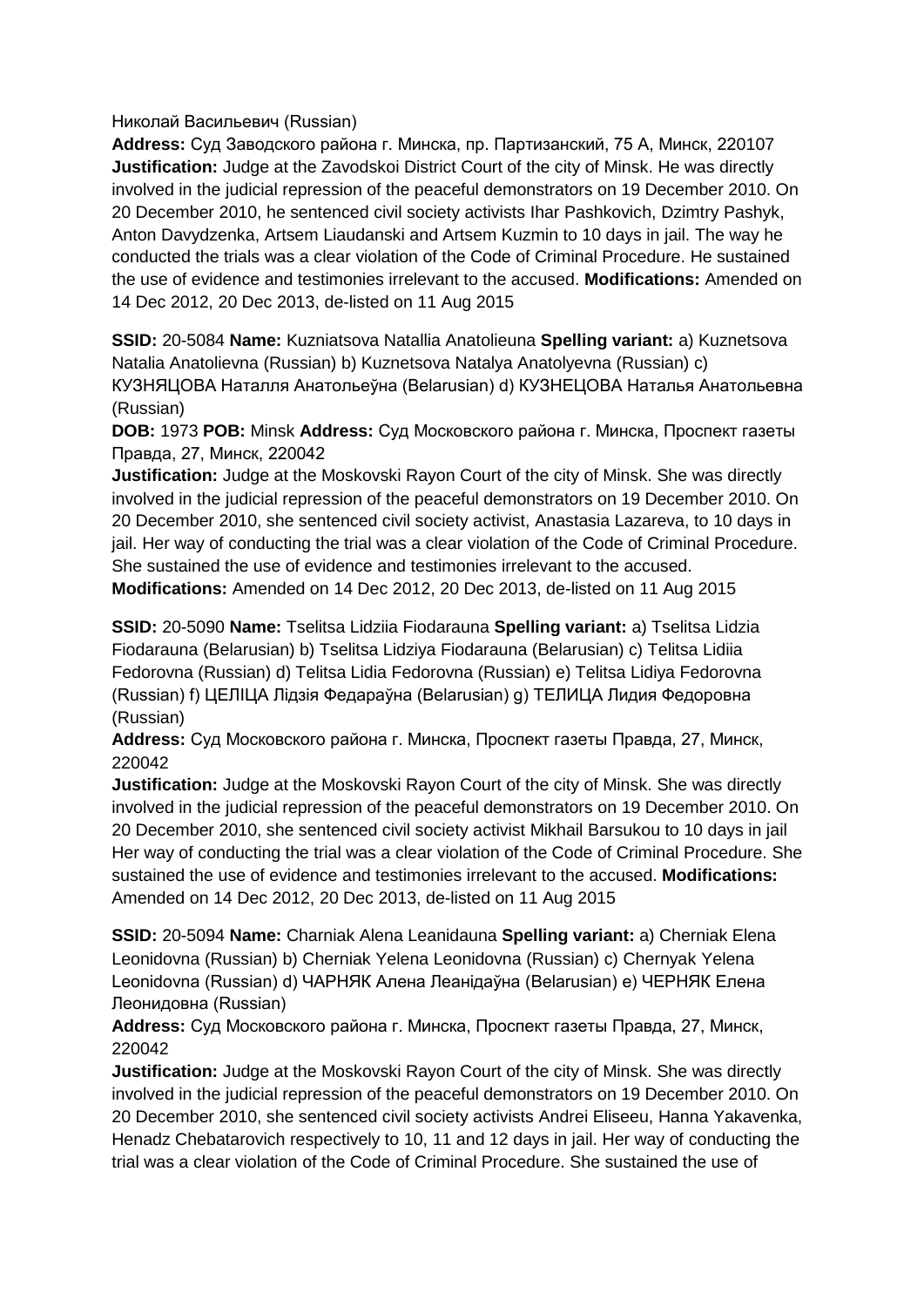evidence and testimonies irrelevant to the accused. **Modifications:** Amended on 14 Dec 2012, 20 Dec 2013, de-listed on 11 Aug 2015

**SSID:** 20-5110 **Name:** Husakova Volha Arkadzieuna **Spelling variant:** a) Gusakova Olga Arkadievna (Russian) b) ГУСАКОВА Вольга Аркадзьеўна (Belarusian) c) ГУСАКОВА Ольга Аркадьевна (Russian)

**Address:** Суд Московского района г. Минска, Проспект газеты Правда, 27, Минск, 220042

**Justification:** Judge at the Moskovsky District Court of Minsk. She was directly involved in the judicial repression of peaceful demonstrators on 19 December 2010. On 20 December 2010, she sentenced civil society activists, Aleksandryna Alibovich and Volha Kashtalian, to 10 days in jail, and Aliaksei Varonchanka and Eryk Arlou to 12 days in jail. Her way of conducting the trial was a clear violation of the Code of Criminal Procedure. She sustained the use of evidence and testimonies irrelevant to the accused. **Modifications:** Amended on 14 Dec 2012, 20 Dec 2013, de-listed on 11 Aug 2015

**SSID:** 20-5130 **Name:** Varenik Natallia Siamionauna **Spelling variant:** a) Varenik Natalia Semenovna (Russian) b) Varenik Natalya Semyonovna (Russian) c) ВАРЭНIК Наталля Сяменаўна (Belarusian) d) ВАРЕНИК Наталья Семеновна (Russian)

**Address:** Суд Фрунзенского района г. Минска, ул. Д. Марцинкевича, 1, к. 2, Минск, 220092

**Justification:** Judge at the Frunzenski District Court of the city of Minsk. She was directly involved in the judicial repression of peaceful demonstrators on 19 December 2010. On 20 December 2010, she sentenced civil society activists Valiantsina Furman and Vadzim Klysheika to 10 days in jail. Her way of conducting the trial was a clear violation of the Code of Criminal Procedure. She sustained the use of evidence and testimonies irrelevant to the accused. **Modifications:** Amended on 14 Dec 2012, 20 Dec 2013, de-listed on 11 Aug 2015

**SSID:** 20-5178 **Name:** Skurat Viktar Vatslavavich **Spelling variant:** a) Skurat Viktor Vatslavovich (Russian) b) СКУРАТ Віктар Вацлавaвiч (Belarusian) c) СКУРАТ Виктор Вацлавович (Russian)

**Justification:** Former Head of the Security Department of the Ministry of Interior. In this capacity responsible for severe human rights violations and the repression of civil society and democratic opposition, notably in the aftermath of the presidential elections of 2010. In February 2011, he received an award in the form of an acknowledgement certificate for his services. Retired since February 2013. Head of the security department of the holding company 'MZOR', which is a state owned company under the responsibility of the Ministry of Industry of the Republic of Belarus and therefore directly associated with the Lukashenka regime. **Modifications:** Amended on 14 Dec 2012, 20 Dec 2013, 28 Nov 2014, de-listed on 11 Aug 2015

**SSID:** 20-5210 **Name:** Padhaiski Henadz Danatavich **Spelling variant:** a) Podgaiski Gennadi Donatovich (Russian) b) ПАДГАЙСКI Генадзь Данатавіч (Belarusian) c) ПОДГАЙСКИЙ Геннадий Донатович (Russian)

**Justification:** Director of Minsk State Polytechnic College. Responsible for the expulsion of students involved in protests following the December 2010 elections. **Modifications:**  Amended on 14 Dec 2012, 20 Dec 2013, de-listed on 11 Aug 2015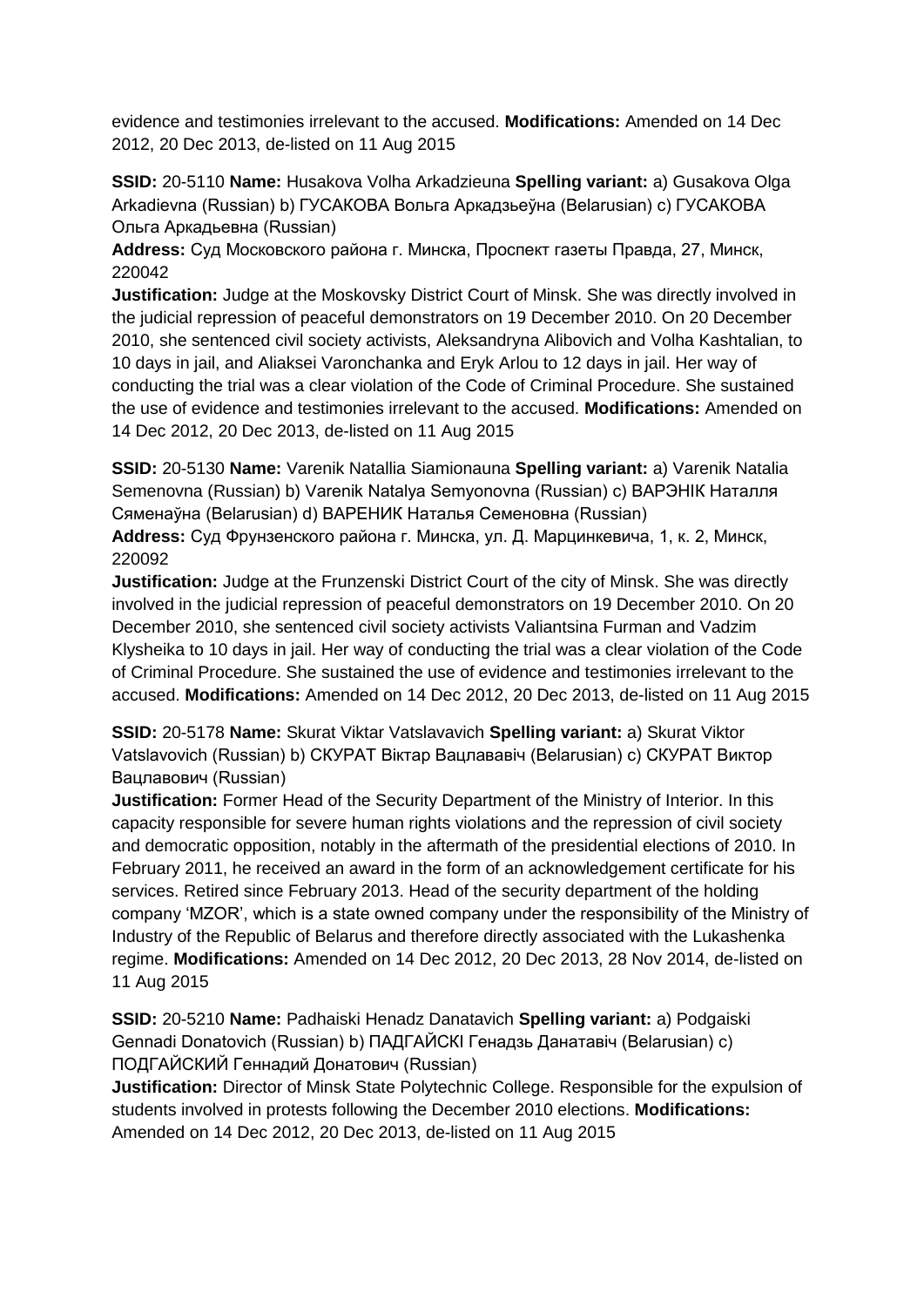**SSID:** 20-5218 **Name:** Batura Mikhail Paulavich **Spelling variant:** a) Batura Mikhail Pavlovich (Russian) b) БАТУРА Міхаіл Паўлавіч (Belarusian) c) БАТУРА Михаил Павлович (Russian)

**DOB:** 16 May 1950 **POB:** Kliukovichi, District of Novogrudok, Region of Grodno **Justification:** Rector of Minsk State University of Informatics and Radioelectronics. Responsible for the expulsion of students involved in protests following the December 2010 elections. **Modifications:** Amended on 14 Dec 2012, 20 Dec 2013, de-listed on 11 Aug 2015

**SSID:** 20-5226 **Name:** Alpeeva Tamara Mikhailauna **Spelling variant:** a) Alpeyeva Tamara Mikhailauna (Belarusian) b) Alpeeva Tamara Mikhailovna (Russian) c) Alpeyeva Tamara Mikhailovna (Russian) d) АЛПЕЕВА Тамара Міхайлаўна (Belarusian) e) АЛПЕЕВА Тамара Михайловна (Russian)

**DOB:** 1949 **Address:** Международный гуманитарно-экономический институт, ул. Маяковского, 129, Минск, 220028, Belarus

**Justification:** Rector of International Humanitarian-Economic Institute. Responsible for the expulsion of students involved in protests following the December 2010 elections. **Modifications:** Amended on 14 Dec 2012, 20 Dec 2013, de-listed on 11 Aug 2015

**SSID:** 20-5234 **Name:** Merkul Natallia Viktarauna **Spelling variant:** a) Merkul Natalia Viktorovna (Russian) b) Merkul Natalya Viktorovna (Russian) c) МЕРКУЛЬ Наталля Віктараўна (Belarusian) d) МЕРКУЛЬ Наталья Викторовна (Russian) **DOB:** 13 Nov 1964

**Justification:** Director of the Secondary School in Talkov City, Pukhovichi District. On 27 January 2011 she fired Natalia Ilinich, a highly regarded teacher of the secondary school for her political views and for her participation at the 19 December 2010 events. **Modifications:**  Amended on 20 Dec 2013, de-listed on 11 Aug 2015

**SSID:** 20-5355 **Name:** Paluyan Uladzimir Mikalaevich **Spelling variant:** a) Paluian Uladzimir Mikalaevich (Belarusian) b) Poluyan Vladimir Nikolaevich (Russian) c) ПАЛУЯН Уладзімір Мікалаевіч (Belarusian) d) ПОЛУЯН Владимир Николаевич (Russian) **DOB:** 1961 **POB:** Village Nekrashevichi, of Karelichi district of Hrodna region **Justification:** Minister of Taxes and Duties. Supervises tax authorities that support the criminal case against Byalyatski using the pretext of tax evasion. Byalyatski was active in defending and providing assistance to those who suffered from repression in relation with the 19 December 2010 elections and the crackdown on civil society and democratic opposition. **Modifications:** Amended on 14 Dec 2012, 20 Dec 2013, de-listed on 11 Aug 2015

**SSID:** 20-5706 **Name:** Dubinina/Rouda Zhanna Piatrouna **Spelling variant:** a) Dubinina/Rovdo Zhanna Petrovna (Russian) b) ДУБIНIНА/РОЎДА Жанна Пятроўна (Belarusian) c) ДУБИНИНА/РОВДО Жанна Петровна (Russian)

**Address:** Суд Заводского района г. Минска, пр. Партизанский, 75 А, Минск, 220107 **Justification:** Judge at Zavodskoi District Court of Minsk. In 2010 she fined or sentenced the following representatives of civil society for their peaceful protests: a) 2010.12.20, Hulyak Vital, 30 daily base units (1 050 000 BLR); b) 2010.12.20, Vaskabovich Lyudmila, 30 daily base units (1 050 000 BLR), c) 2010.12.20, Urywski Alyaksandr, 10 days in prison; d) 2010.12.20, Stashulyonak Veranika, 30 daily base units (1 050 000 BLR); e) 2010.12.20, Say Syarhey, 10 days in prison; f) 2010.12.20, Maksimenka Hastassya, 10 days in prison; g)